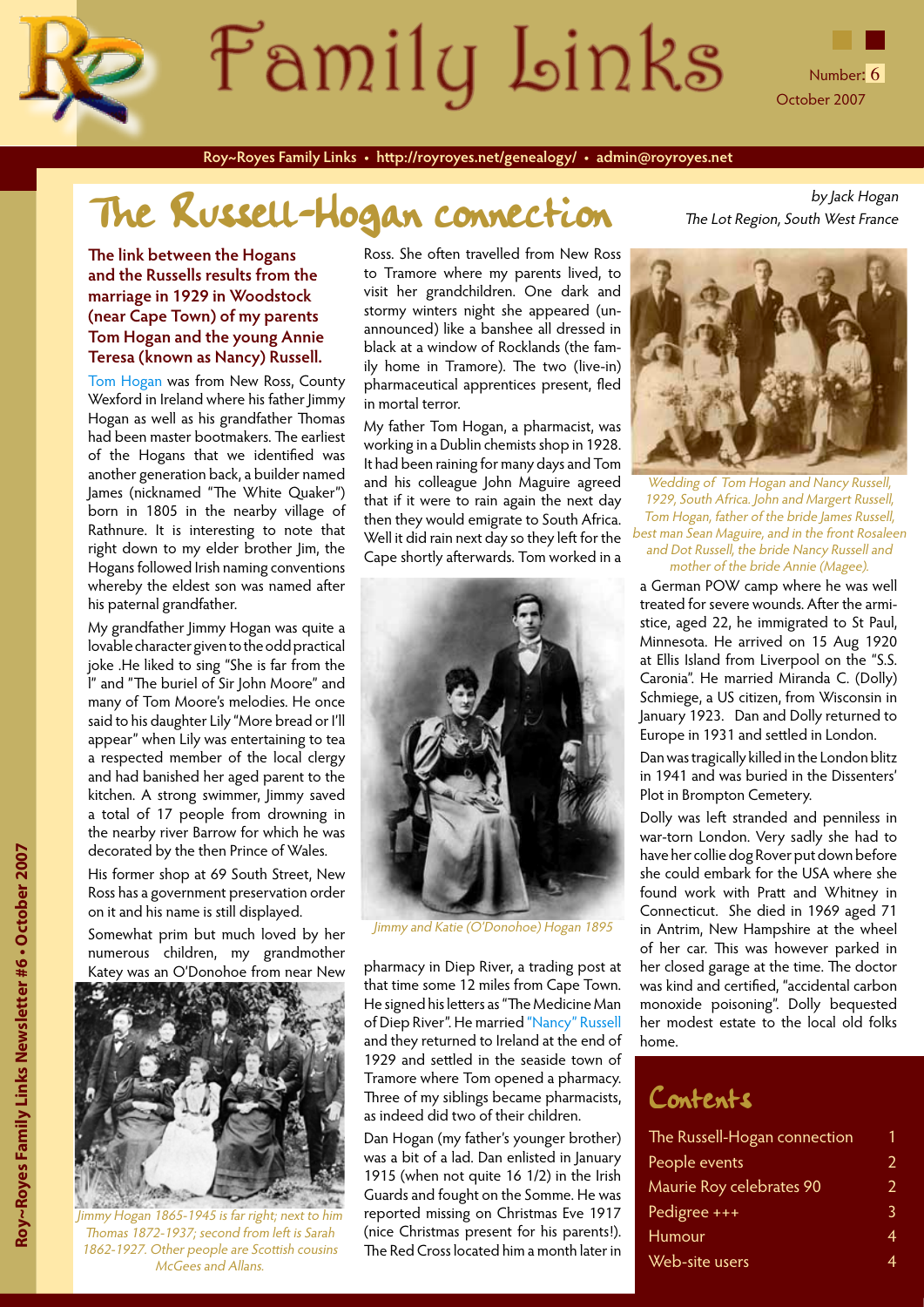### <span id="page-1-0"></span>**Example 2 Is and stories**

### People events

### **H** Life Begun

14 Jul: [Tyson Kade Metzger](http://www.royroyes.net/genealogy/getperson.php?personID=I1583&tree=rr_tree) born to Kellie Maree (Vohland) and Raymond Metzger in Mareeba QLD [Weatherburn-Royes]

11 Jul: Robin and Janet Young welcome their sixth grandchild (all girls!), [Gabriella](http://www.royroyes.net/genealogy/getperson.php?personID=I1511&tree=rr_tree) [Lois Bell,](http://www.royroyes.net/genealogy/getperson.php?personID=I1511&tree=rr_tree) born to their daughter Jessamie and James Bell [Hougham-Young]

2 Jul: [Hannah Grace Joy](http://www.royroyes.net/genealogy/getperson.php?personID=I1582&tree=rr_tree) born to Kursty Schenell (Malcolm) and Steven Joy in Cairns QLD [Weatherburn-Royes]

28 Jun: [Sophie Louise Trimble](http://www.royroyes.net/genealogy/getperson.php?personID=I1585&tree=rr_tree) born to Mark and Cherene (Philliott) Trimble in Cairns QLD [Royes]

13 Jun: Twins [Genevieve Elowen](http://www.royroyes.net/genealogy/getperson.php?personID=I1658&tree=rr_tree) and [Matthew Philip Royes](http://www.royroyes.net/genealogy/getperson.php?personID=I1659&tree=rr_tree) born to Steven and Maryann (Willis) born (a tad early) in Melbourne's Royal Women's Hospital [Royes]

1 Jun: [Chloe Denae Boundy](http://www.royroyes.net/genealogy/getperson.php?personID=I1584&tree=rr_tree) born to Glen and Janine (Trimble) Boundy in Mareeba QLD [Royes]

### *CLives United*

29 Jun: [Patrick Bolger and Sheena](http://www.royroyes.net/genealogy/familygroup.php?familyID=F5450&tree=rr_tree) [Behrens](http://www.royroyes.net/genealogy/familygroup.php?familyID=F5450&tree=rr_tree) were married in Dublin, Ireland [Hogan-Russell]

### **T** Life Complete

13 Aug: [Tim Royes](http://royroyes.net/genealogy/getperson.php?personID=I1589&tree=rr_tree) was struck by a vehicle in Manhattan in the early hours of the morning. He was 42. Tim was born in Jamaica and raised in England. [Royes]

22 Mar: [John Nathaniel Collen](http://royroyes.net/genealogy/getperson.php?personID=I179&tree=rr_tree&tngprint=1) died after a long illness, aged 56, in Northern Ireland - husband of Beryl Hamill who is a cousin once removed of Maurie Roy [Logan]

2007: [Carson Davis](http://royroyes.net/genealogy/getperson.php?personID=I3260&tree=rr_tree) died in Northern Ireland aged 75 (3rd cousin of Maurie Roy) [Clements-Girvan]

"People events" appear on the R~RFL Home page (news column on the right) as they are notified and remain there for approximately 6 months (depending on the number of entries)

#### The Russell-Hogan Connection... continued from p 1

Like many of the Irish, the Hogans travelled far and wide. Alan Stoner on the O'Donohoe side and originally from New Ross, lives with his wife Mamie in Corpus Christi, Texas. Joyce Goober, who is descended from the New Ross Hogans, lives also in Texas but in Austin. Kathleen Martinez is also descended from the New Ross Hogans and lives in New Jersey. Joan Smith and her husband Charlie, who are sculptors, live near Perth, Western Australia. My sister Helena Behrens and her husband Brian live in Vienna near Washington. Their children live in Melbourne, Ireland and Washington. In March 2007 there was a quite startling development when a certain John Hogan contacted Bruce Roy and provided details of over fifty additional family members in Australia, New Zealand and in the UK of whom we had no knowledge. John had immigrated to Australia in 1952 and founded a large family there. John is a retired Regimental Sergeant Major in the Australian Army. This was an exciting and unexpected development. We look to other such feedbacks.

The earliest Russell we know of was James who was born around 1784 and according to the 1851 Census for Larne (County Antrim) was a tailor, as indeed were four of his sons. One of these was Samuel my great grandfather who also lived in Larne. The Russells were Presbyterian so when my grandfather Jimmy wanted to marry Annie Magee who was Catholic, their respective



James and Annie (Magee) Russell and family, 1922, South Africa.

families disapproved. Jimmy was an engine driver and found a job in South Africa and they emigrated and married in Cape Town on 31 December 1902 (the same day that Annie landed there). Annie wanted her sons to be born in Ireland and in the case of the first child and again three years later made the long sea journey back to Ireland for the births. On both occasions girls were born. (Marg and Kay). Jimmy later became stationmaster in Simonstown, the South African naval base. The youngest son Desmond ("Doggie") enlisted in the "Desert Rats" and fought in the North African campaign and Italian campaigns during WW2.

"Jumbo"Cooper married aunt Dot and was a Chief Petty Officer in the British Navy. During WW2 he joined the South African Navy and served on the "Q" boats (decoy ships.) Another daughter of Jimmy and Annie (Kay) married Jack Fitzsimons from Tullamore, Ireland who was in the Natal Police and later became a game warden

### Maurie Roy celebrates 90

It was a pleasant late-winter day in Cairns - 25 degrees - on the banks of

Trinity inlet at the Cruising Yacht Club. [Maurie Roy](http://royroyes.net/genealogy/getperson.php?personID=I832&tree=rr_tree) had three light lagers and curried chicken and rice - the same as last year. (When he got home he added a Guinness!)

Gathered with him were son Bruce (right of



Maurie) and Bruce's wife Bev (second from left), his late son George's widow Ena (next to Bruce) with her daughter Margaret (2nd from right), daughter Marilyn (or Mandie) (left of Maurie) with her daughter Sherene (far left), step-son Nick (far right), great nephew Tom (the tall one), and regular lunching companion Peter Forness (behind Margaret).

A gathering that same evening of Roy and Royes cousins had to celebrate without him because he had to keep an eye on wife Rose who has not been well.

––––––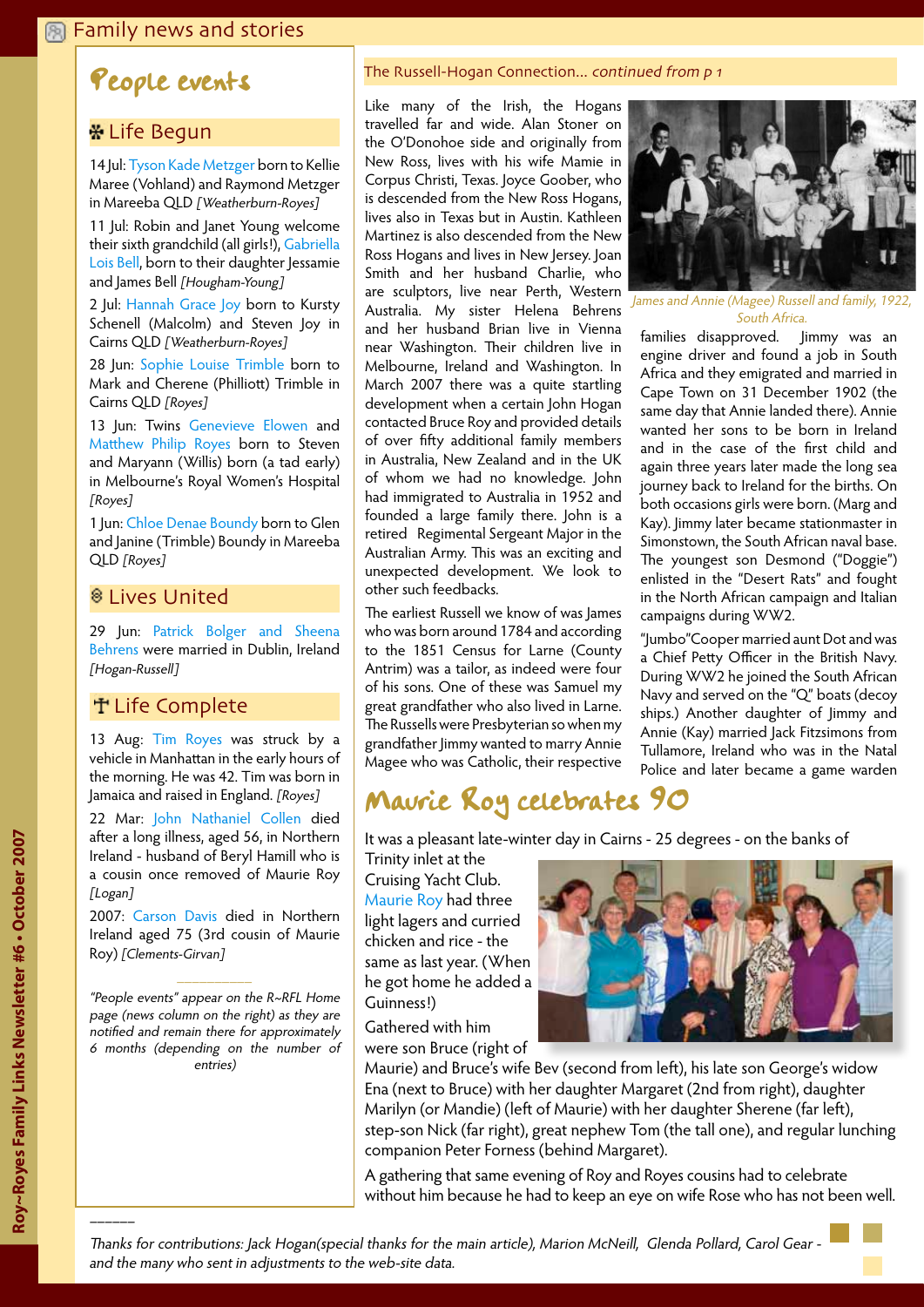### Family news and stories  $\boxed{P_0}$

#### <span id="page-2-0"></span>The Russell-Hogan Connection... cont

near Pietemaritzburg. Jack was an expert fly fisherman.) as indeed is his son Michael Fitzsimons. Michael says he took two years learning fly-fishing from his father.

According to my mother, her grandmother inoculated her children against smallpox using cowpox. Louis Pasteur's great work on immunology and vaccination was carried out in the 1870's, a generation later.

Two of my grandfather's sisters immigrated to Australia. Mary and her husband Hugh Wiley migrated on the "Waipara" from London 5 Nov 1913 to Cooktown, Queensland. Only Harriet and Thomas went with her leaving the eldest four aged 17 to 23 in Ireland. Their last child Samuel was born in Australia. Jane married in Ireland Thomas Roy who was an engine driver. Unfortunately Thomas was killed in a train accident when his son Samuel Russell Roy was only three weeks old. Jane ran her own tailoring and dressmaking business and had a shop at 1 Coronation Terrace in Larne. Jane did not remarry and she and her son and his family immigrated to Australia in 1923. They stopped off at Cape Town and Jane was briefly reunited with her younger brother Jimmy and family before travelling onwards to Cairns. Through the Wiley and Roy branches a considerable diaspora has spread throughout Australia as well as to other continents. From the Russell branch in South Africa a similar Diaspora has spread through the Fitzsimons, Coopers, Yammins and Baxters.

Samuel Russell (my grand uncle) was prob-

ably born (like his siblings) in Larne but we do not know exactly when. He is said to have emigrated to Australia and married there (he may have married in Ireland however.) According to family lore he left his unfortunate wife



on the grounds that he was drunk when he agreed to marry. He went to South Africa and died there in 1918 from the "Black Flu". We would love to know more about this mystery man.

Any information would be most welcome.



Ever thought about how many potential ancestors you have in your tree?

Let's start with the youngest addition to the Royes family tree in Australia - Tyson Kade Metzger at the time of writing - and his great great great great great grandfather Edward Hougham Royes who migrated to Australia in 1838.

If we were to fill every box in Tyson's pedigree, how many people are we looking for?

Clearly, he has two parents. And they each have two. So let's work it out:

| lyson           |               |
|-----------------|---------------|
| parents         | $\mathcal{P}$ |
| grandparents    | 4             |
| g grandparents  | 8             |
| 2g grandparents | 16            |
| 3g grandparents | 32            |
| 4g grandparents | 64            |

5g grandparents 128

OK - so let's push that back to the earliest known Royes - Tyson's 7g grandfather, John Royes:

| 6g grandparents | 256 |
|-----------------|-----|
| 7g grandparents | 512 |

We have four of his 7g grandparents - only another 508 to find!

A key figure in the family tree is Solomon Hougham (1599-1658) - Tyson's 12g grandfather:

12g grandparents 16,384

Now, if we go to Rollo (abt 848 abt 928), 1st Duke of Normandy, arguably our earliest known ancestor in the Royes line (although there is data that *might* take it back further), this is Tyson's 32g grandfather:

Number of parents in this generation 17,179,869,184

Don't think my family tree program could handle that!

Now, you might just be thinking there is something just a little wee

bit wrong in all this - 17 billion people in one generation when the world's population today is just approaching seven billion and the world population in Rollo's time is estimated at 310 million.

There is only one explanation - a considerable number of marriages within the family. For example, Solomon Royes married his second cousin Mary Hougham. If you think about it, that reduces the number of g-parents in one generation since they will share the same g-parents at some point and thereafter the same ancestors prior to that.

**EXAMPLE TRANSITY CONTROLLER CONSTRUCTS** TO THE REPORT OF THE PROPERTY OF THE PROPERTY OF THE PROPERTY OF THE PROPERTY OF THE PROPERTY OF THE PROPERTY OF THE PROPERTY OF THE PROPERTY OF THE PROPERTY OF THE PROPERTY OF THE **Illumparty knows about it!** In fact, there |||||||| The relationship does not have to be as close as second cousins - any sort of cousin will do! There are several such marriages in the tree. But there are many marriages where the relationship is so distant neither must have been quite a few such

|||||||||||||||||||||||||||||||||||||||||||||||||||||||||||||||||||||||||||||||||||||||||||||||||||||||||||||||||||||||||||||||| According to [Roy Baumeister](http://www.psy.fsu.edu/~baumeistertice/goodaboutmen.htm) |||||||||||||||||||||||||||||||||||||||||||||||||||||||||||||||| There is another interesting fact.

|<br>||

addressing the American Psychological Association this year, today's population is descended from twice as many women as men, that throughout the entire history of the human

race, maybe 80% of women but only 40% of men reproduced. This is because men



went adventuring and dying at sea, in jungles, etc. or else died or were maimed in battle. Almost all women had children and some died in childbirth or as a result of childbirth. Widowers were apt to marry again and have more children by a second or even third wife.

From a genealogical point of view it is harder to trace women's descendants if you do not know their married name/s.

So... maybe we are not looking for 17 billion ancestors after all!

Huguenots , notably French (and French-speaking Walloons) and Dutch, escaped religious persecution by fleeing to England in the period 1550-1750. Canterbury (where **John Royes** married Sarah Hougham in the cathedral in 1774) had the largest concentration of Huguenots outside London and established a silk-weaving centre there. (There was a similar centre at Spitalfields in London's East End). **John Royes** was a silk weaver! There is still a "French Protestant Church" worshipping in the Canterbury Cathedral crypt (the Black Prince's chantry) at 3 p.m. each Sunday.